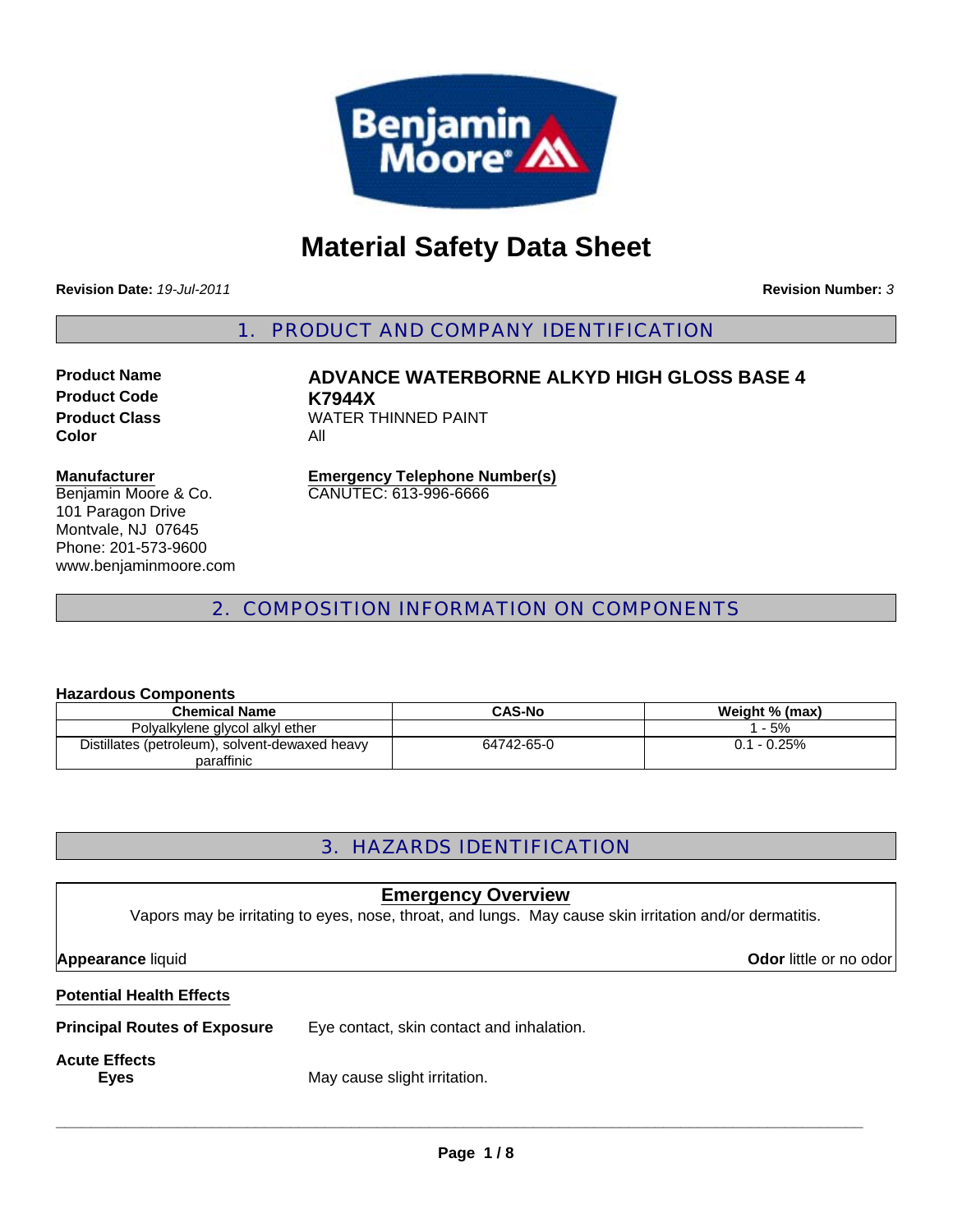| <b>Skin</b><br><b>Inhalation</b><br>Ingestion                                                                                                                                   |                                                          | Substance may cause slight skin irritation.<br>May cause irritation of respiratory tract.<br>Ingestion may cause gastrointestinal irritation, nausea, vomiting and diarrhea. |                      |                                                                            |
|---------------------------------------------------------------------------------------------------------------------------------------------------------------------------------|----------------------------------------------------------|------------------------------------------------------------------------------------------------------------------------------------------------------------------------------|----------------------|----------------------------------------------------------------------------|
| <b>Chronic Effects</b>                                                                                                                                                          |                                                          |                                                                                                                                                                              |                      | Repeated contact may cause allergic reactions in very susceptible persons. |
|                                                                                                                                                                                 | See Section 11 for additional Toxicological information. |                                                                                                                                                                              |                      |                                                                            |
|                                                                                                                                                                                 | <b>Aggravated Medical Conditions</b>                     | None known                                                                                                                                                                   |                      |                                                                            |
| <b>HMIS</b>                                                                                                                                                                     | Health: 1*                                               | <b>Flammability: 0</b>                                                                                                                                                       | <b>Reactivity: 0</b> | $PPE: -$                                                                   |
| <b>HMIS Legend</b><br>0 - Minimal Hazard<br>1 - Slight Hazard<br>2 - Moderate Hazard<br>3 - Serious Hazard<br>4 - Severe Hazard<br>* - Chronic Hazard<br>handling instructions. | X - Consult your supervisor or S.O.P. for "Special"      |                                                                                                                                                                              |                      |                                                                            |

 $\Box$ 

*Note: The PPE rating has intentionally been left blank. Choose appropriate PPE that will protect employees from the hazards the material will present under the actual normal conditions of use.*

*Caution: HMIS® ratings are based on a 0-4 rating scale, with 0 representing minimal hazards or risks, and 4 representing significant hazards or risks. Although HMIS® ratings are not required on MSDSs under 29 CFR 1910.1200, the preparer, has choosen to provide them. HMIS® ratings are to be used only in conjunction with a fully implemented HMIS® program by workers who have received appropriate HMIS® training. HMIS® is a registered trade and service mark of the NPCA. HMIS® materials may be purchased exclusively from J. J. Keller (800) 327-6868.*

### 4. FIRST AID MEASURES

| <b>General Advice</b>     | No hazards which require special first aid measures.                                               |  |
|---------------------------|----------------------------------------------------------------------------------------------------|--|
| <b>Eye Contact</b>        | Rinse thoroughly with plenty of water for at least 15 minutes and consult a physician.             |  |
| <b>Skin Contact</b>       | Wash off immediately with soap and plenty of water removing all contaminated<br>clothes and shoes. |  |
| <b>Inhalation</b>         | Move to fresh air. If symptoms persist, call a physician.                                          |  |
| Ingestion                 | Clean mouth with water and afterwards drink plenty of water. Consult a physician if<br>necessary.  |  |
| <b>Notes To Physician</b> | Treat symptomatically                                                                              |  |

### 5. FIRE-FIGHTING MEASURES

| <b>Suitable Extinguishing Media</b>                                                                           | Use extinguishing measures that are appropriate to local<br>circumstances and the surrounding environment. |
|---------------------------------------------------------------------------------------------------------------|------------------------------------------------------------------------------------------------------------|
| Protective Equipment And Precautions For Firefighters As in any fire, wear self-contained breathing apparatus | pressure-demand, MSHA/NIOSH (approved or equivalent)<br>and full protective gear.                          |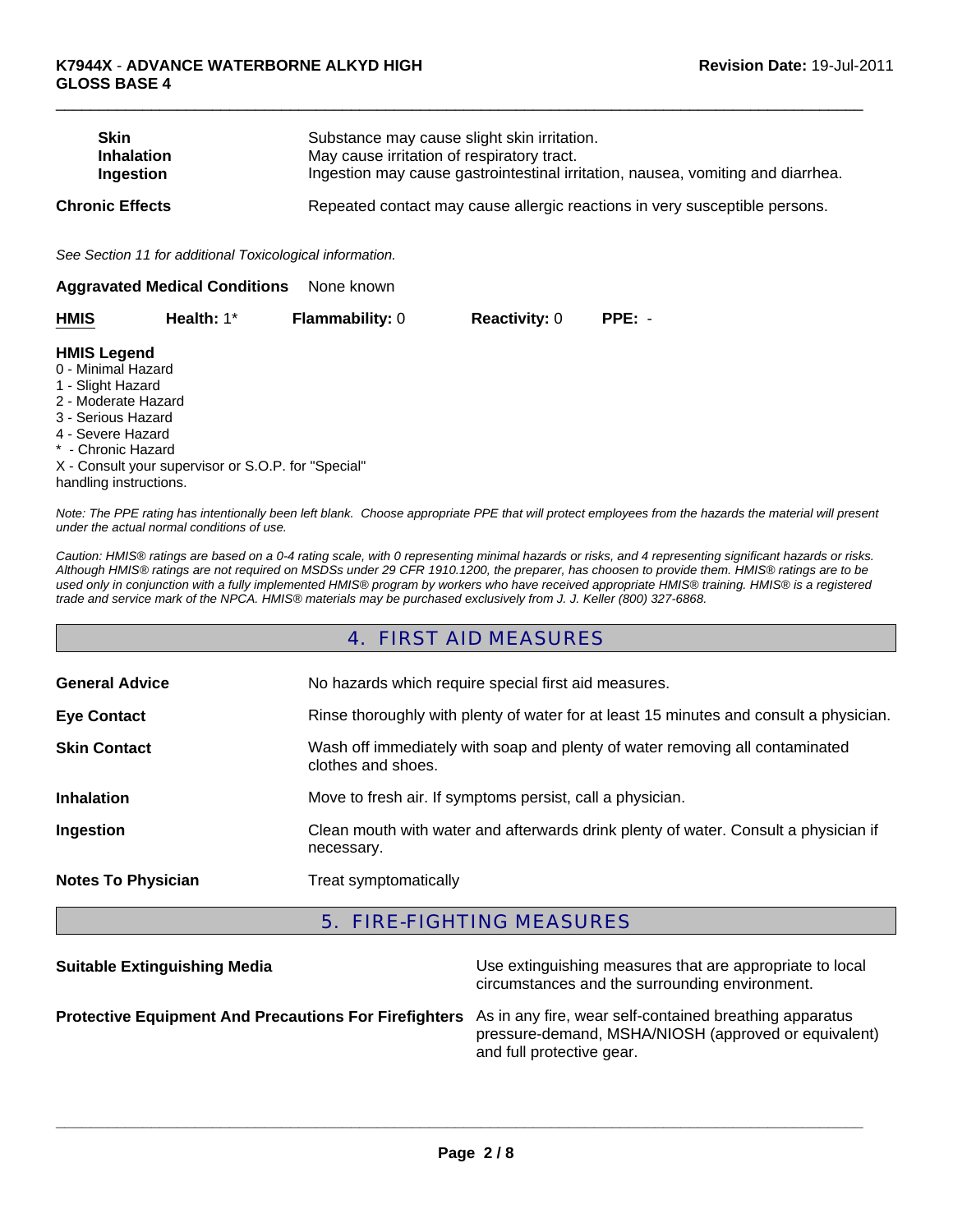| <b>Specific Hazards Arising From The Chemical</b>                                                 |                        | Closed containers may rupture if exposed to fire or extreme<br>heat. |                                |  |
|---------------------------------------------------------------------------------------------------|------------------------|----------------------------------------------------------------------|--------------------------------|--|
| <b>Sensitivity To Mechanical Impact</b>                                                           |                        | No.                                                                  |                                |  |
| <b>Sensitivity To Static Discharge</b>                                                            |                        | No.                                                                  |                                |  |
| <b>Flash Point Data</b><br>Flash Point (°F)<br>Flash Point (°C)<br><b>Flash Point Method</b>      |                        | Not applicable<br>Not applicable<br>Not applicable                   |                                |  |
| <b>Flammability Limits In Air</b><br><b>Upper Explosion Limit</b><br><b>Lower Explosion Limit</b> |                        | Not applicable<br>Not applicable                                     |                                |  |
| <b>NFPA</b><br>Health: 1                                                                          | <b>Flammability: 0</b> | <b>Instability: 0</b>                                                | <b>Special: Not Applicable</b> |  |
| <b>NIFRA LAMAMA</b>                                                                               |                        |                                                                      |                                |  |

 $\Box$ 

- **NFPA Legend**
- 0 Not Hazardous
- 1 Slightly
- 2 Moderate
- 3 High
- 4 Severe

*The ratings assigned are only suggested ratings, the contractor/employer has ultimate responsibilities for NFPA ratings where this system is used.*

*Additional information regarding the NFPA rating system is available from the National Fire Protection Agency (NFPA) at www.nfpa.org.*

### 6. ACCIDENTAL RELEASE MEASURES

| <b>Personal Precautions</b>      | Avoid contact with skin, eyes and clothing. Ensure adequate ventilation.                                                                                                      |  |  |
|----------------------------------|-------------------------------------------------------------------------------------------------------------------------------------------------------------------------------|--|--|
| <b>Environmental Precautions</b> | Prevent further leakage or spillage if safe to do so.                                                                                                                         |  |  |
| <b>Methods For Clean-Up</b>      | Soak up with inert absorbent material. Sweep up and shovel into suitable containers<br>for disposal.                                                                          |  |  |
| <b>Other Information</b>         | None known                                                                                                                                                                    |  |  |
|                                  | <b>7. HANDLING AND STORAGE</b>                                                                                                                                                |  |  |
| <b>Handling</b>                  | Avoid contact with skin, eyes and clothing. Avoid breathing vapors, spray mists or<br>sanding dust. In case of insufficient ventilation, wear suitable respiratory equipment. |  |  |
| <b>Storage</b>                   | Keep container tightly closed. Keep out of the reach of children.                                                                                                             |  |  |

# 8. EXPOSURE CONTROLS / PERSONAL PROTECTION

### **Exposure Limits**

#### **Hazardous Components**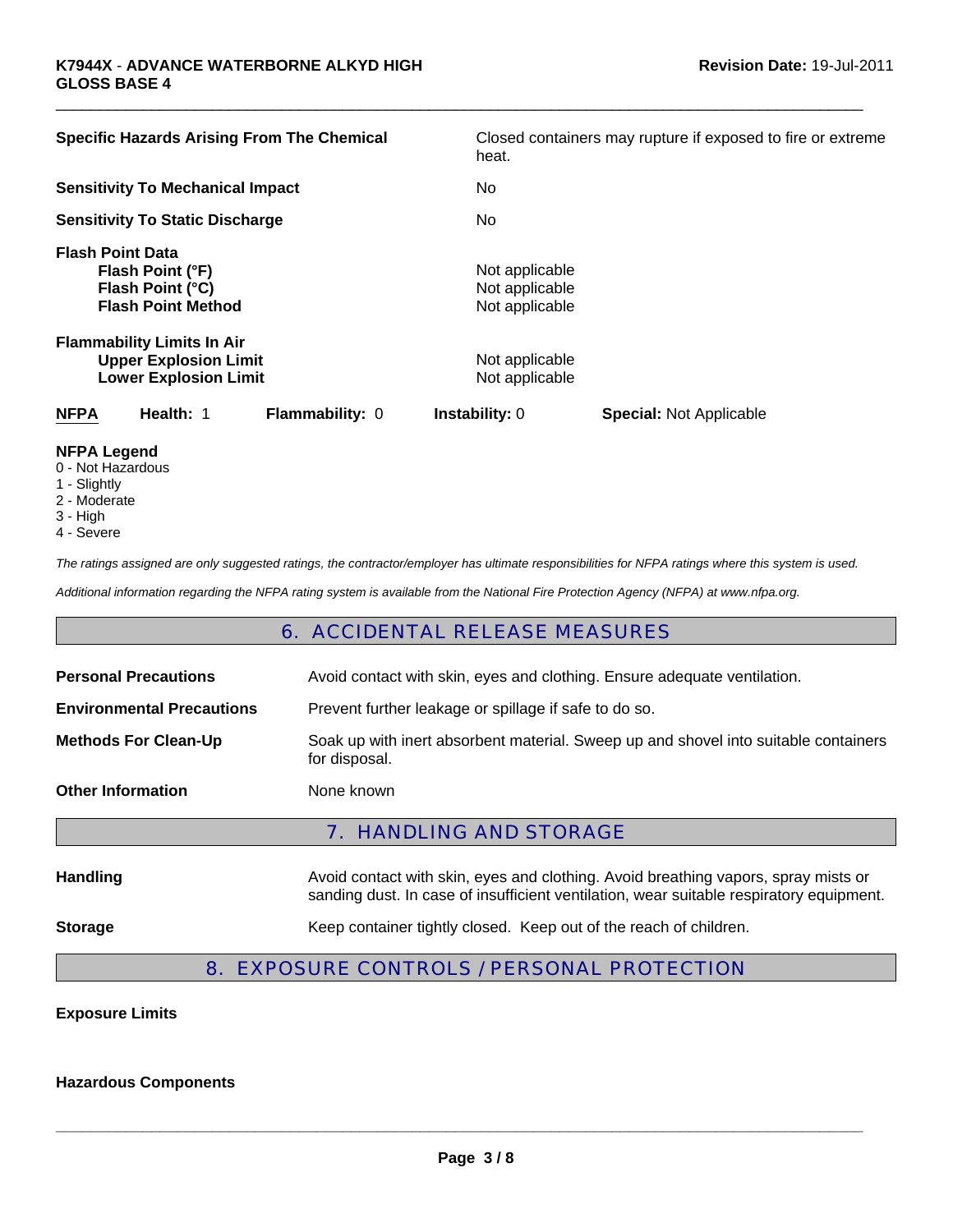#### **K7944X** - **ADVANCE WATERBORNE ALKYD HIGH GLOSS BASE 4**

| <b>Chemical Name</b>      | <b>ACGIH</b> | <b>Alberta</b> | British Columbia | Ontario | Quebec |
|---------------------------|--------------|----------------|------------------|---------|--------|
| Polyalkylene glycol alkyl | N/E          | N/E            | N/E              | N/E     | N/E    |
| ether                     |              |                |                  |         |        |
| Distillates (petroleum),  | N/E          | N/E            | N/E              | N/E     | N/E    |
| solvent-dewaxed heavy     |              |                |                  |         |        |
| paraffinic                |              |                |                  |         |        |

 $\Box$ 

#### **Legend**

ACGIH - American Conference of Governmental Industrial Hygienists Alberta - Alberta Occupational Exposure Limits British Columbia - British Columbia Occupational Exposure Limits

Ontario - Ontario Occupational Exposure Limits

Quebec - Quebec Occupational Exposure Limits

N/E - Not established

**Engineering Measures** Ensure adequate ventilation, especially in confined areas.

| <b>Personal Protective Equipment</b>                 |                                                                                                                                     |
|------------------------------------------------------|-------------------------------------------------------------------------------------------------------------------------------------|
| <b>Eye/Face Protection</b><br><b>Skin Protection</b> | Safety glasses with side-shields.<br>Protective gloves and impervious clothing.                                                     |
| <b>Respiratory Protection</b>                        | In case of insufficient ventilation wear suitable respiratory equipment.                                                            |
| <b>Hygiene Measures</b>                              | Avoid contact with skin, eyes and clothing. Remove and wash contaminated clothing<br>before re-use. Wash thoroughly after handling. |

# 9. PHYSICAL AND CHEMICAL PROPERTIES

| Appearance<br>Odor                | liquid<br>little or no odor |
|-----------------------------------|-----------------------------|
| Density (Ibs/gal)                 | $8.65 - 8.75$               |
| <b>Specific Gravity</b>           | $1.0 - 1.1$                 |
| рH                                | Not available               |
| <b>Viscosity (centistokes)</b>    | Not available               |
| <b>Evaporation Rate</b>           | Not available               |
| <b>Vapor Pressure</b>             | Not available               |
|                                   | Not available               |
| <b>Vapor Density</b>              |                             |
| Wt. % Solids                      | $30 - 40$                   |
| Vol. % Solids                     | $30 - 40$                   |
| Wt. % Volatiles                   | $60 - 70$                   |
| <b>Vol. % Volatiles</b>           | $60 - 70$                   |
| <b>VOC Regulatory Limit (g/L)</b> | < 50                        |
| <b>Boiling Point (°F)</b>         | 212                         |
| <b>Boiling Point (°C)</b>         | 100                         |
| <b>Freezing Point (°F)</b>        | 32                          |
| <b>Freezing Point (°C)</b>        | 0                           |
| Flash Point (°F)                  | Not applicable              |
| Flash Point (°C)                  | Not applicable              |
| <b>Flash Point Method</b>         | Not applicable              |
| <b>Upper Explosion Limit</b>      | Not available               |
|                                   | Not available               |
| <b>Lower Explosion Limit</b>      |                             |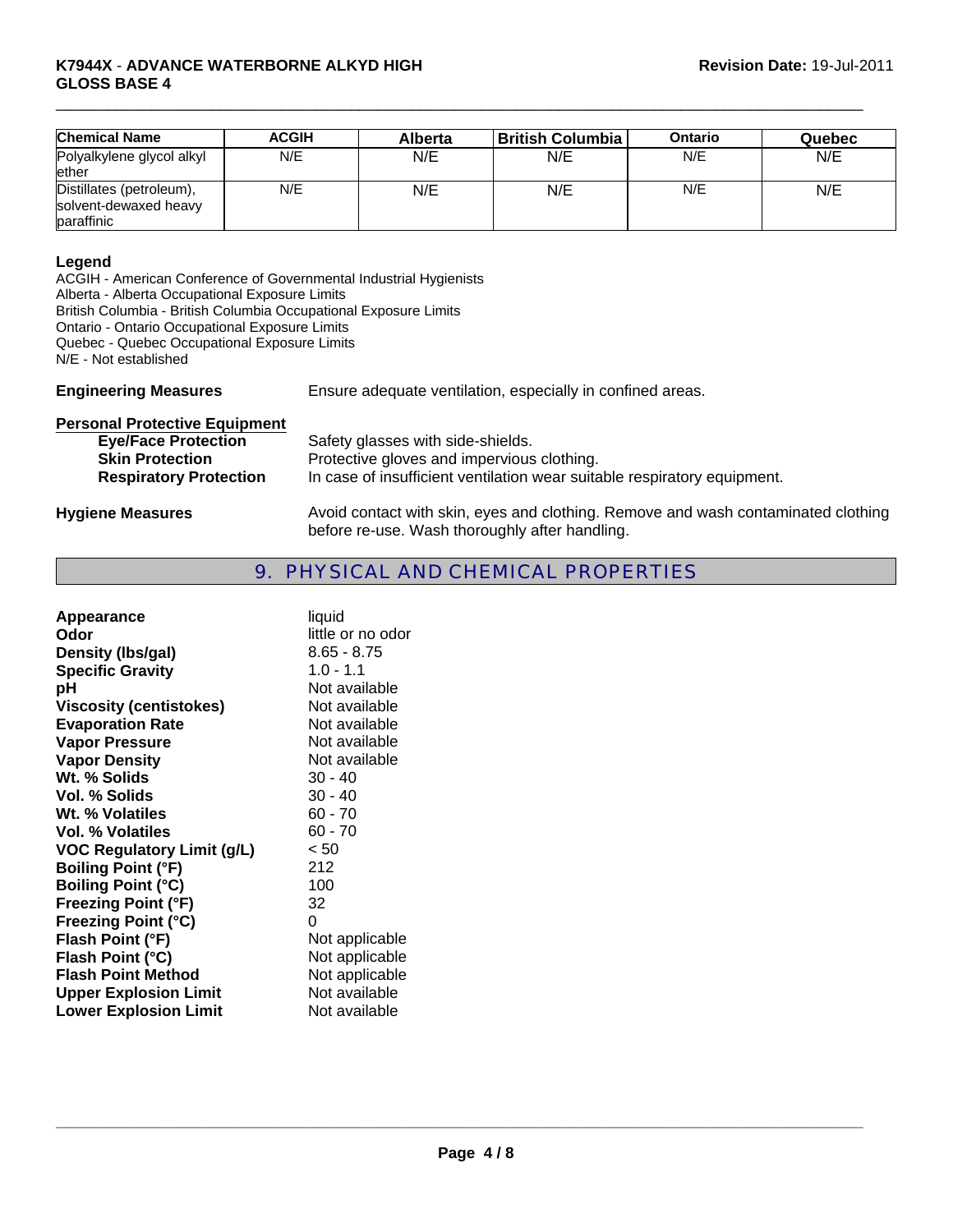# 10. STABILITY AND REACTIVITY

 $\Box$ 

| <b>Chemical Stability</b>                 | Stable under normal conditions.          |
|-------------------------------------------|------------------------------------------|
| <b>Conditions To Avoid</b>                | Prevent from freezing                    |
| <b>Incompatible Materials</b>             | No materials to be especially mentioned  |
| <b>Hazardous Decomposition Products</b>   | None under normal use.                   |
| <b>Possibility Of Hazardous Reactions</b> | Hazardous polymerisation will not occur. |

### 11. TOXICOLOGICAL INFORMATION

#### **Acute Toxicity**

**Product** No information available

#### **Component**

LC50 Inhalation (Vapor): 2000 mg/m $3$  (Rat, 4 hr.) Polyalkylene glycol alkyl ether

#### **Chronic Toxicity**

#### **Carcinogenicity**

The information below indicates whether each agency has listed any ingredient as a carcinogen:

| <b>Chemical Name</b>                                         | <b>ACGIH</b> | <b>IARC</b>             | <b>NTP</b> | <b>OSHA</b><br>Carcinogen |
|--------------------------------------------------------------|--------------|-------------------------|------------|---------------------------|
| Distillates (petroleum), solvent-dewaxed heavy<br>paraffinic |              | l - Human<br>Carcinogen |            |                           |

#### **Legend**

ACGIH - American Conference of Governmental Industrial Hygienists IARC - International Agency for Research on Cancer NTP - National Toxicity Program OSHA - Occupational Safety & Health Administration

# 12. ECOLOGICAL INFORMATION

#### **Ecotoxicity Effects**

**Product Acute Toxicity to Fish** No information available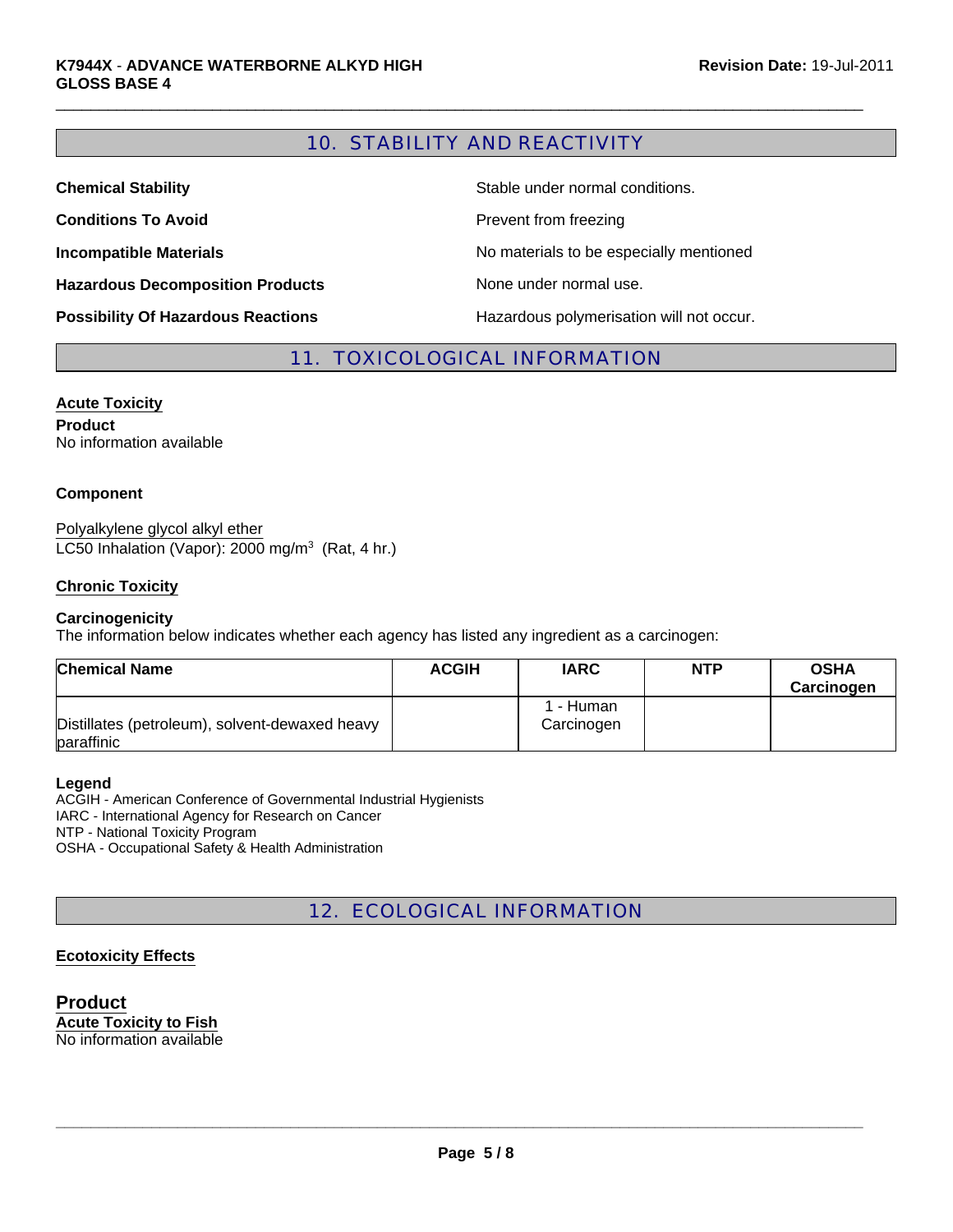# 12. ECOLOGICAL INFORMATION

 $\Box$ 

#### **Acute Toxicity to Aquatic Invertebrates** No information available

**Acute Toxicity to Aquatic Plants**

No information available

### **Component**

**Acute Toxicity to Fish** No information available

# **Acute Toxicity to Aquatic Invertebrates**

No information available

### **Acute Toxicity to Aquatic Plants**

No information available

|                              | <b>13. DISPOSAL CONSIDERATIONS</b>                                                                                                                                                                                                                                                                         |
|------------------------------|------------------------------------------------------------------------------------------------------------------------------------------------------------------------------------------------------------------------------------------------------------------------------------------------------------|
| <b>Waste Disposal Method</b> | Dispose of in accordance with federal, state, provincial, and local regulations. Dry,<br>empty containers may be recycled in a can recycling program. Local requirements<br>may vary, consult your sanitation department or state-designated environmental<br>protection agency for more disposal options. |
|                              | <b>14. TRANSPORT INFORMATION</b>                                                                                                                                                                                                                                                                           |
| <b>TDG</b>                   | Not regulated                                                                                                                                                                                                                                                                                              |
| <b>ICAO / IATA</b>           | Not regulated                                                                                                                                                                                                                                                                                              |
| <b>IMDG/IMO</b>              | Not regulated                                                                                                                                                                                                                                                                                              |
|                              | <b>15. REGULATORY INFORMATION</b>                                                                                                                                                                                                                                                                          |

### **International Inventories**

**United States TSCA** Yes - All components are listed or exempt. **Canada DSL** No - Not all of the components are listed.

### **National Pollutant Release Inventory (NPRI)**

#### **NPRI Parts 1- 4**

This product contains the following Parts 1-4 NPRI chemicals: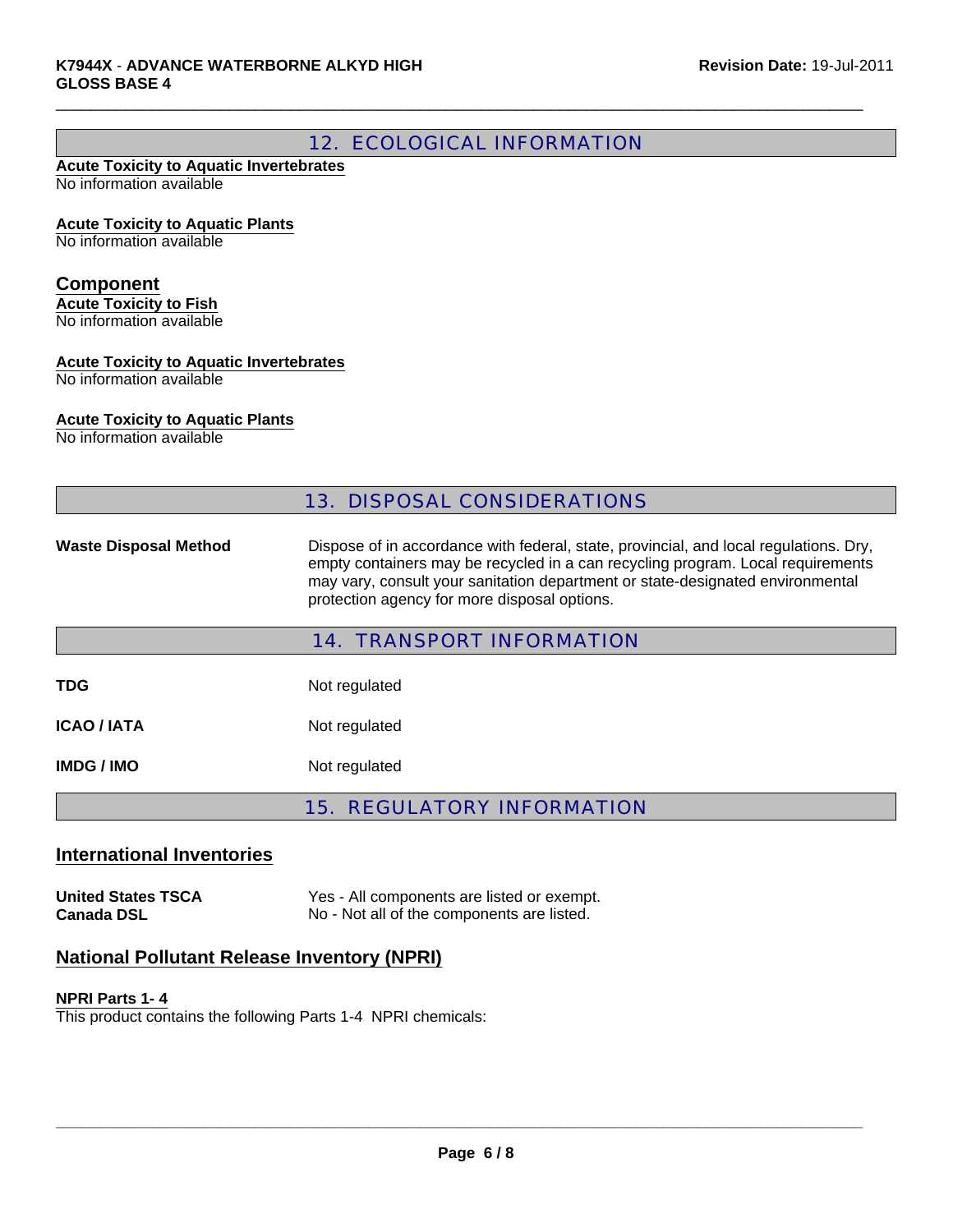# 15. REGULATORY INFORMATION

 $\Box$ 

*This product may contain trace amounts of (other) NPRI Parts I-4 reportable chemicals. Contact the preparer for further information.*

#### **NPRI Part 5**

This product contains the following NPRI Part 5 Chemicals:

*This product may contain trace amounts of (other) NPRI Part 5 reportable chemicals. Contact the preparer for further information.*

#### **WHMIS Regulatory Status**

This product has been classified in accordance with the hazard criteria of the Controlled Products Regulations (CPR) and the MSDS contains all the information required by the CPR.

#### **WHMIS Hazard Class**

D2A Very toxic materials



# 16. OTHER INFORMATION

**WARNING!** If you scrape, sand, or remove old paint, you may release lead dust. LEAD IS TOXIC. EXPOSURE TO LEAD DUST CAN CAUSE SERIOUS ILLNESS, SUCH AS BRAIN DAMAGE, ESPECIALLY IN CHILDREN. PREGNANT WOMEN SHOULD ALSO AVOID EXPOSURE. Wear a NIOSH approved respirator to control lead exposure. Clean up carefully with a HEPA vacuum and a wet mop. Before you start, find out how to protect yourself and your family by logging onto Health Canada @ http://www.hc-sc.gc.ca/iyh-vsv/prod/paint-peinture\_e.html.

| <b>Prepared By</b>      | <b>Product Stewardship Department</b><br>Benjamin Moore & Co.<br>360 Route 206 - P.O. Box 4000<br>Flanders, NJ 07836<br>866-690-1961 |
|-------------------------|--------------------------------------------------------------------------------------------------------------------------------------|
| <b>Revision Date:</b>   | 19-Jul-2011                                                                                                                          |
| <b>Revision Summary</b> | No information available                                                                                                             |

Disclaimer

**The information contained herein is presented in good faith and believed to be accurate as of the effective date shown above. This information is furnished without warranty of any kind. Employers should use this information only as a supplement to other information gathered by them and must make independent determination of suitability and completeness of information from all sources to assure proper use of these materials and the safety and health of employees. Any use of this data and information must be determined by the user to be in accordance with applicable federal, provincial, and local laws and regulations.**